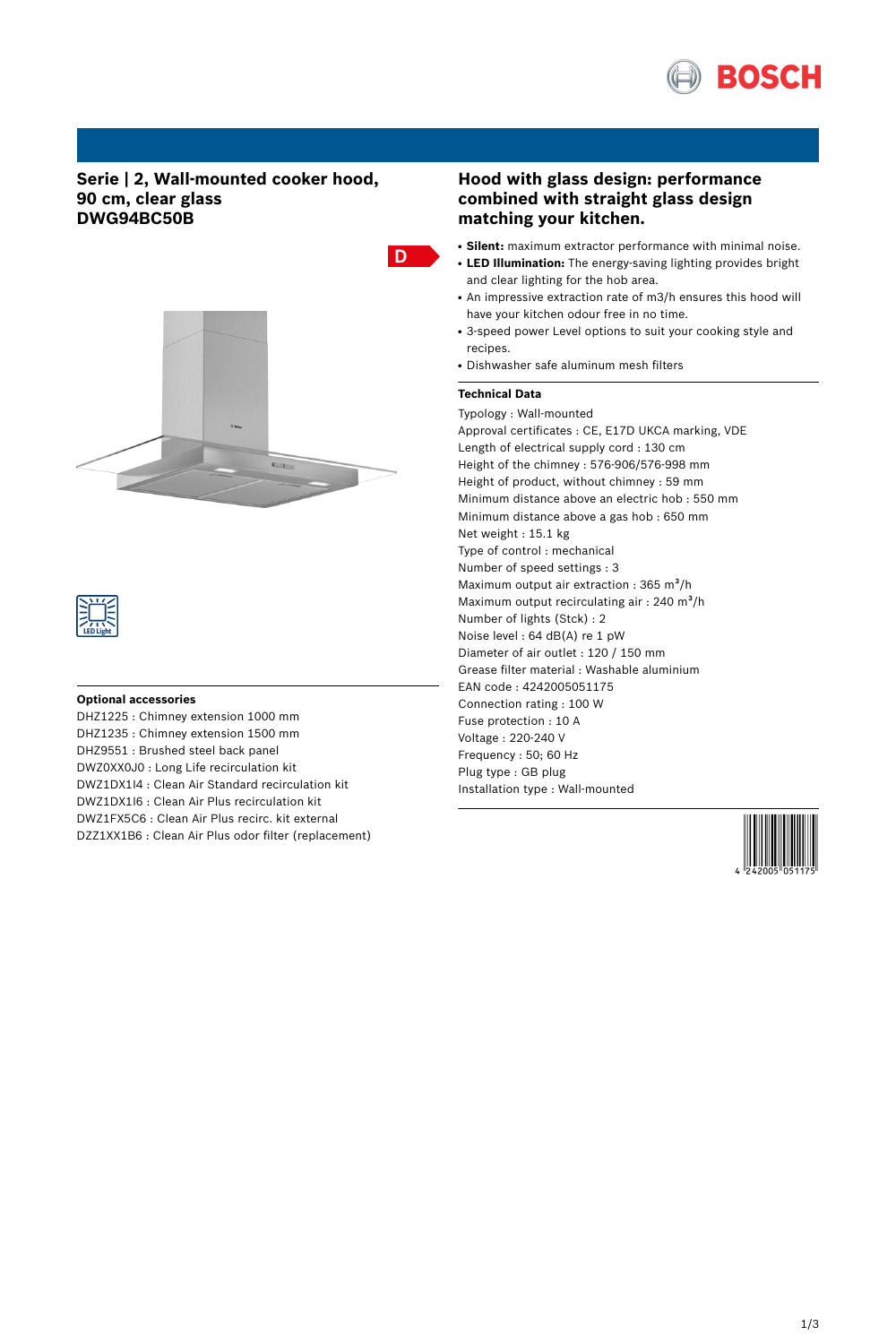

*\* In accordance with the EU-Regulation No 65/2014*

**Serie | 2, Wall-mounted cooker hood, 90 cm, clear glass DWG94BC50B**

**Hood with glass design: performance combined with straight glass design matching your kitchen.**

#### **Key performance features:**

- Energy Efficiency Class: <sup>D</sup> (at <sup>a</sup> range of energy efficiency classes from A+++ to D)
- Max. extraction rate: <sup>365</sup> m3/h
- Noise max. Normal Level: Noise, max. speed in normal us: <sup>64</sup> dB dB\*

#### **Features**

- Push button control
- <sup>3</sup> power levels
- 2 x 1.5W LED light
- Colour Temperature: <sup>3500</sup> <sup>K</sup>
- <sup>2</sup> removable metal grease filter cassettes
- Installation: wall

## **Design**

- Chimney extractor hood
- Mechanical

### **Performance/technical information**

- Suitable for ducted or recirculating operation
- For recirculated extraction recirculating kit or CleanAir recirculating kit (accessory) needed
- Maximum extraction rate exhaust air 365 m<sup>3</sup>/h according to EN 61591
- Noise level according to EN 60704-3 and EN 60704-2-13 at max. normal use exhaust air: 64 dB(A) re 1 pW
- Power rating: <sup>100</sup> <sup>W</sup>
- Light Intensity: <sup>91</sup> lux
- Electrical cable length 1.3 <sup>m</sup>
- Diameter pipe <sup>Ø</sup> <sup>150</sup> mm (Ø <sup>120</sup> mm enclosed)
- Dimensions exhaust air (HxWxD): 635-965 <sup>x</sup> <sup>900</sup> <sup>x</sup> <sup>525</sup> mm
- Dimensions recirculating (HxWxD): 635-1075 <sup>x</sup> <sup>900</sup> <sup>x</sup> <sup>525</sup> mm
- Dimensions recirculating with CleanAir module (HxWxD): 703 x 900 x 525mm - mounting with outer chimney 833-1163 x 900 x 525 mm - mounting with telescopic chimney
- Blower Efficiency Class: E\*
- Lighting Efficiency Class: A\*
- Grease Filtering Efficiency Class: C\*
- Average Energy Consumption: 53.1 kWh/year\*

### **Optional accessories**

- Recirculating kit DHZ1225